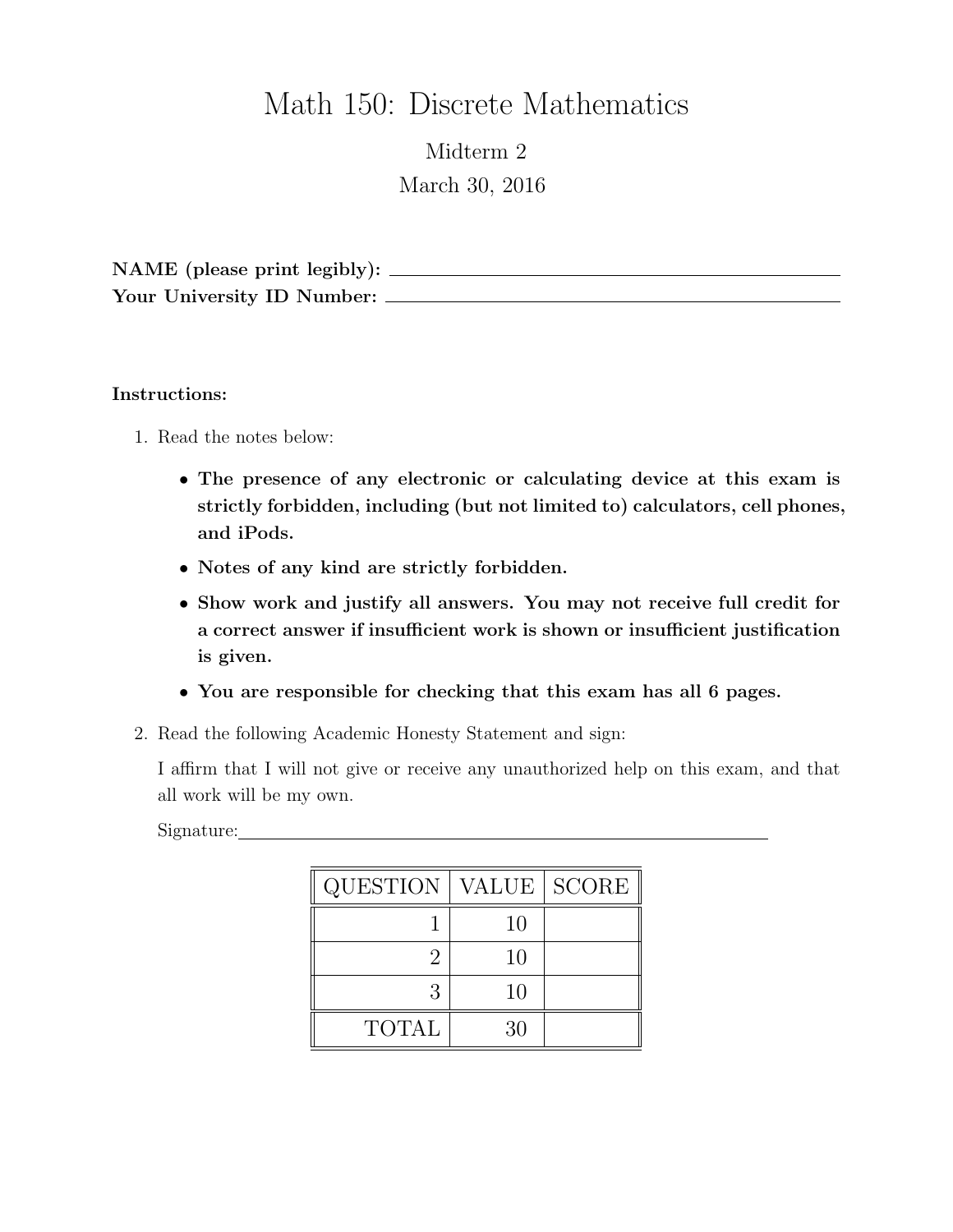## 1. (10 points)

(a) (6 points) Prove there exist infinitely many primes.

(b) (4 points) What is the octal expansion of the integer with hexadecimal expansion  $(12C)_{16}$ ? Show all your work.

Work:

Answer:  $(12C)_{16} = ($  )<sub>8</sub>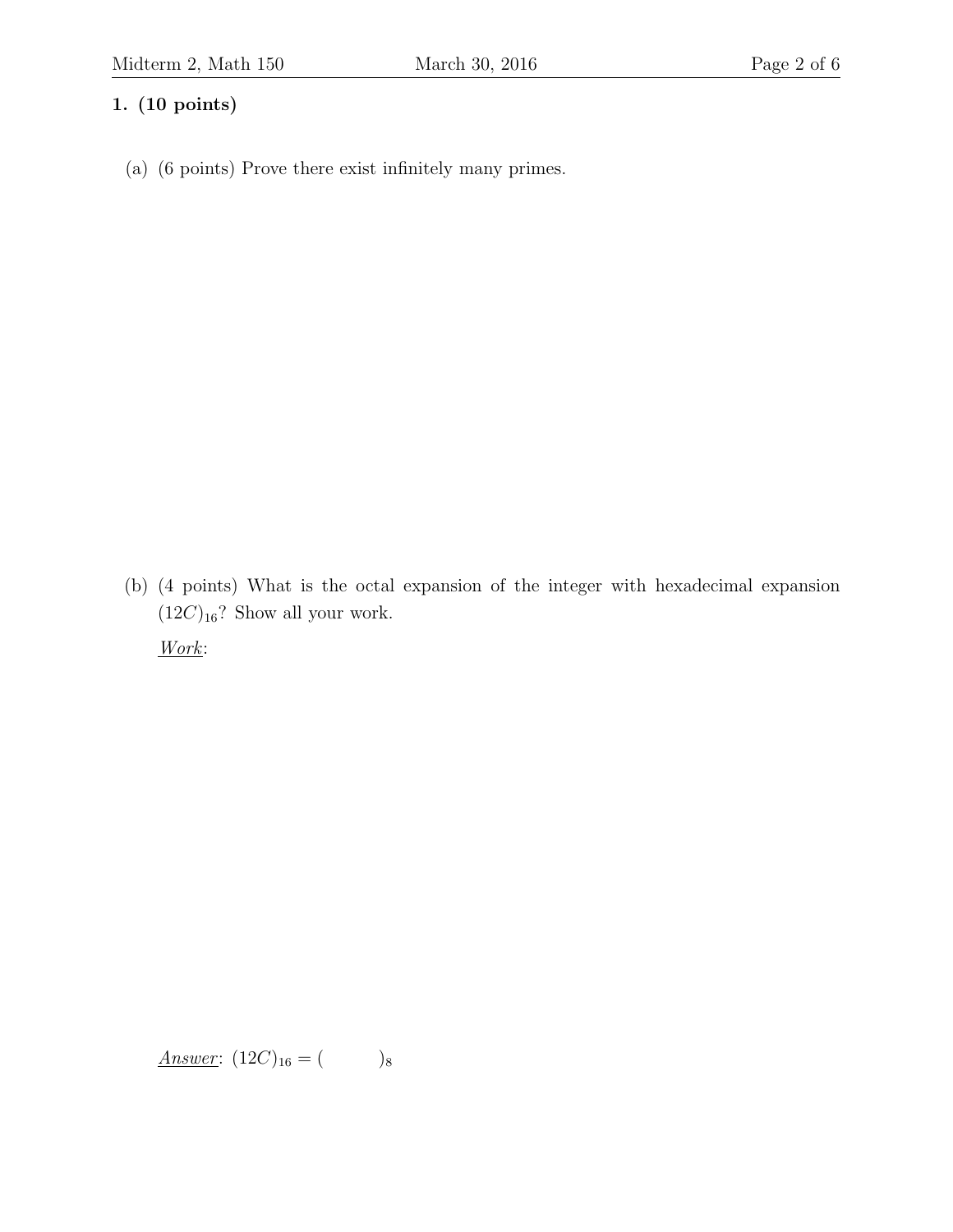### 2. (10 points)

(a) (2 points) Find  $3^{203}$  mod 11. Show all your work.

Answer:  $3^{203} = \text{mod } 11$ .

(b) (8 points) The following system of congruences

$$
\begin{cases} x \equiv 1 \pmod{10} \\ x \equiv -1 \pmod{17} \end{cases}
$$

has a unique solution modulo a positive integer  $m$ . Write down  $m$  (bottom of next page) and also find the smallest positive integer  $x$  that satisfies both congruences.

Show all your work. To receive full credit you must use methods developed in the course. Guessing or ad hoc methods will receive little credit.

Work: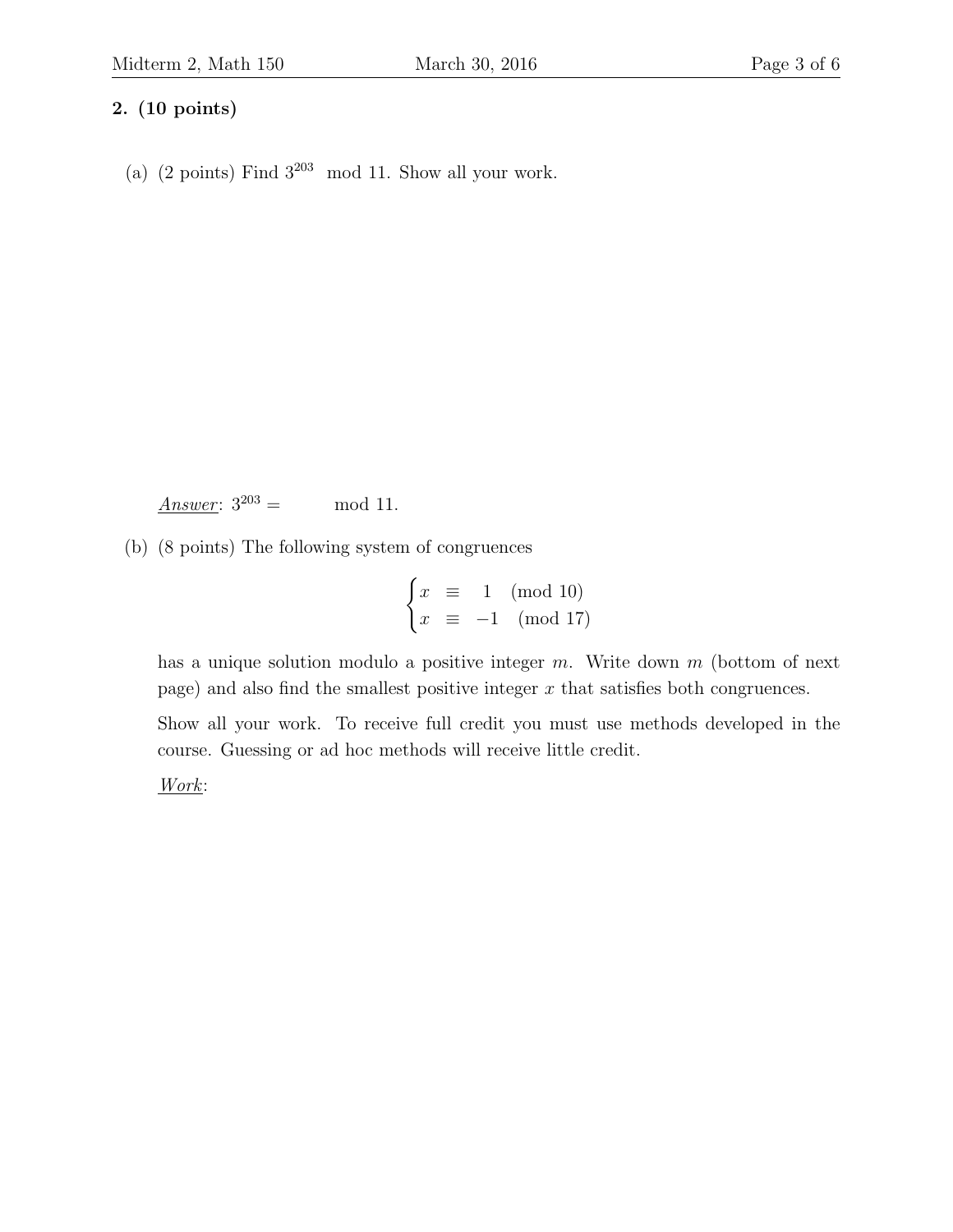Answer:  $m = x =$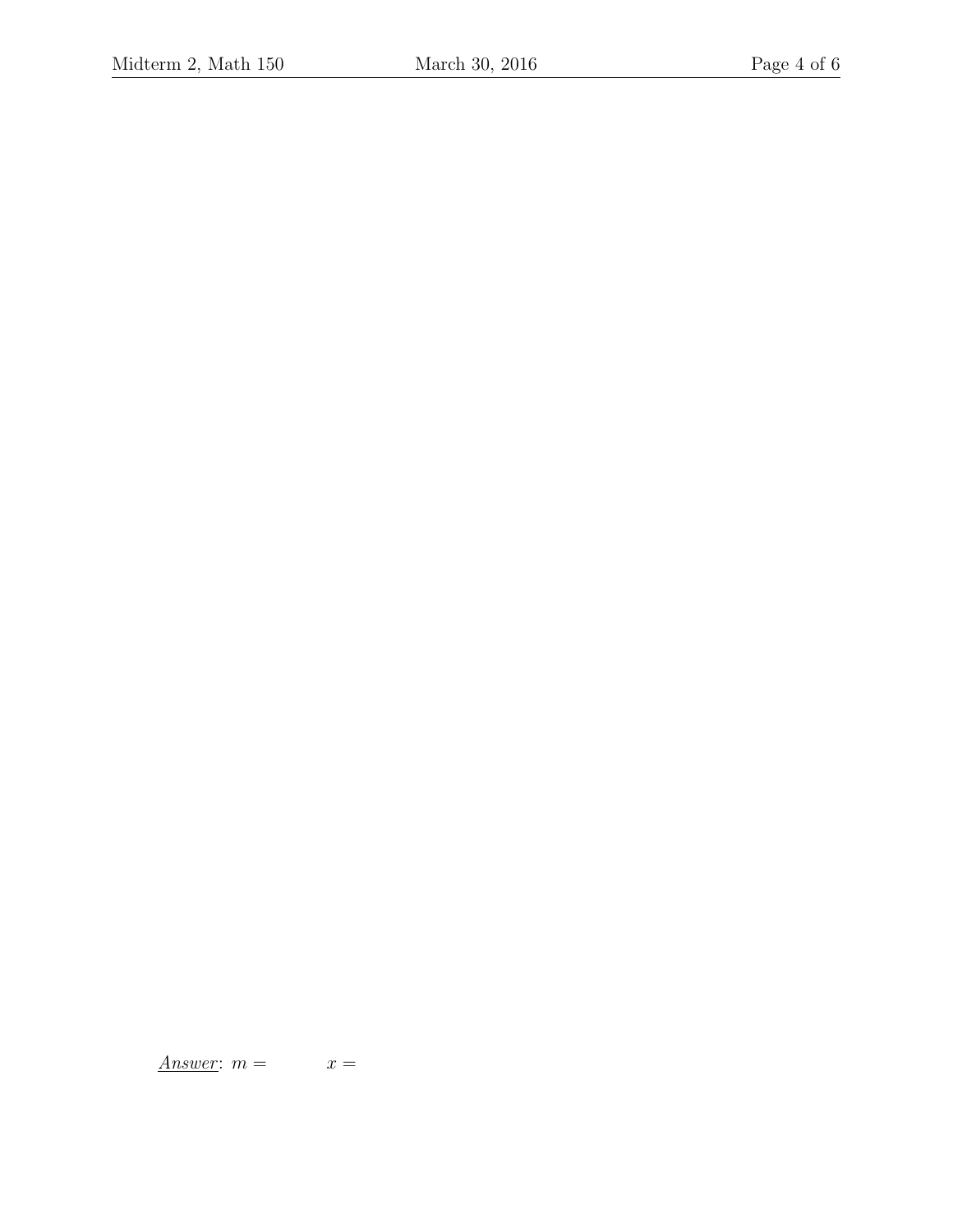## 3. (10 points)

(a) (4 points) You are given the following affine encryption cipher on the "canonical" residues mod 7 : 0, 1, . . . , 6

$$
f(p) = 4p - 1 \mod 7.
$$

Decrypt the ciphertext message "122" showing all your work. To receive full credit you must use methods developed in the course. Guessing or ad hoc methods will receive little credit.